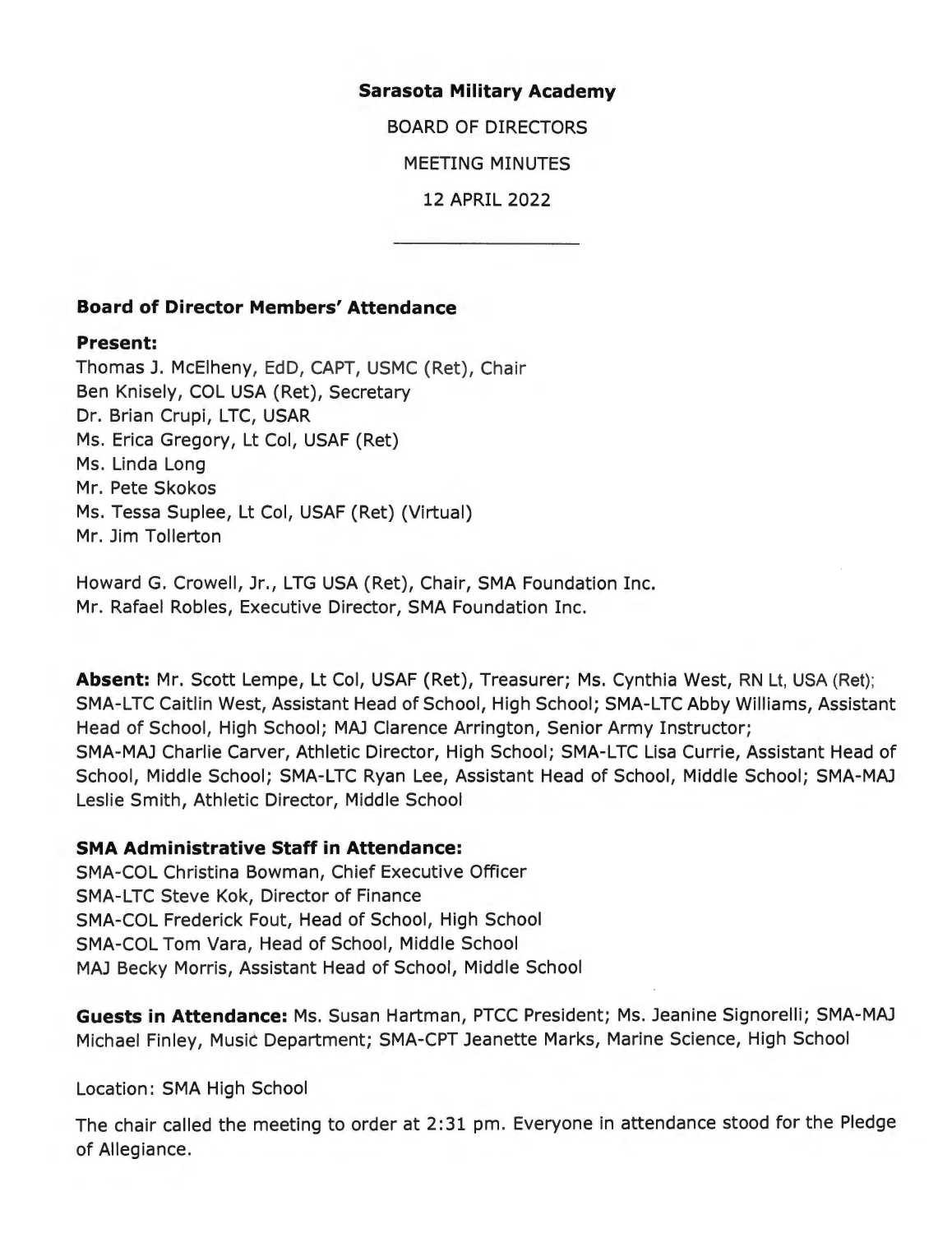### **Motion to Approve the 12 March 2022 Minutes:**

COL Ben Knisely motioned to approve the 12 March 2022 minutes; Mr. Jim Tollerton seconded the motion and the board unanimously approved.

**Executive Director of Schools Report:** SMA-COL Christina Bowman provided a read-ahead report. She discussed the current enrollment numbers for next school year on both campuses. SMA-COL Bowman mentioned a successful visit from Sarasota County board member candidate, Dawnyelle Singleton, as she enjoyed formation and meeting the cadets. She stated that Ms. Singleton accepted an invitation to join the high school staff meeting virtually for an introduction along with a Q&A.

SMA-COL Bowman stated that the route coordinator, SMA-CPT Beth Harris, was able to reassign bus stops to accommodate a second Manatee County bus for the middle school and mentioned that our bus drivers are currently paid higher than the county. She mentioned receiving incremental funds from the ESSER grant. Chair Thomas McElheny inquired to the funds being used for teachers and their salaries in which SMA-COL Bowman replied that required proof of funds used will not allow distribution towards teacher's salaries.

**SMA Head of School Report. Middle School:** SMA-COL Tom Vara provided a read-ahead report. He discussed a successful spring dance and the completion of first part of FSA writing. SMA-COL Vara commended all who participated in a great Raiders Rise and Run Event with over 400 participants and proceeds benefit both high and middle school Raiders teams.

### **SMA Middle School Athletics Report:** N/A

## **Technology and Data Impact Report:** N/A

### **Instructional Design & Curriculum:** N/A

**SMA Head of School Report. High School:** SMA-COL Fred Fout provided a read-ahead report. He commended the testing coordinator, SMA-CPT Alex Teicheira, for managing a busy testing schedule. SMA-COL Fout stated both Raiders teams had a great time rappelling at the 40ft. wall at Booker High School. COL Knisely inquired as to a new Commandant in which SMA-COL Bowman replied that the SAi will finish the year and going forward will depend on the budget and numbers.

### **SMA HS Athletics Report:** N/A

**SAi/Commandant's Report:** MAJ Clarence Arrington provided a read-ahead report.

### **Staff Representatives: N/A**

### **Media Report:** N/A

**Treasurer's Report:** SMA-LTC Steve Kok provided a read-ahead report. SMA-LTC Kok discussed the profit and loss for both campuses. Chair McElheny discussed of a meeting with Wells Fargo and Mr. Scott Lempe, SMA-COL Bowman, and SMA-LTC Kok to discuss future banking with Wells Fargo.

**PTCC Report:** Ms. Susan Hartman provided a read-ahead report. She introduced Ms. Jeanine Signorelli as the new PTCC president for 2022-23. Ms. Hartman discussed filling the available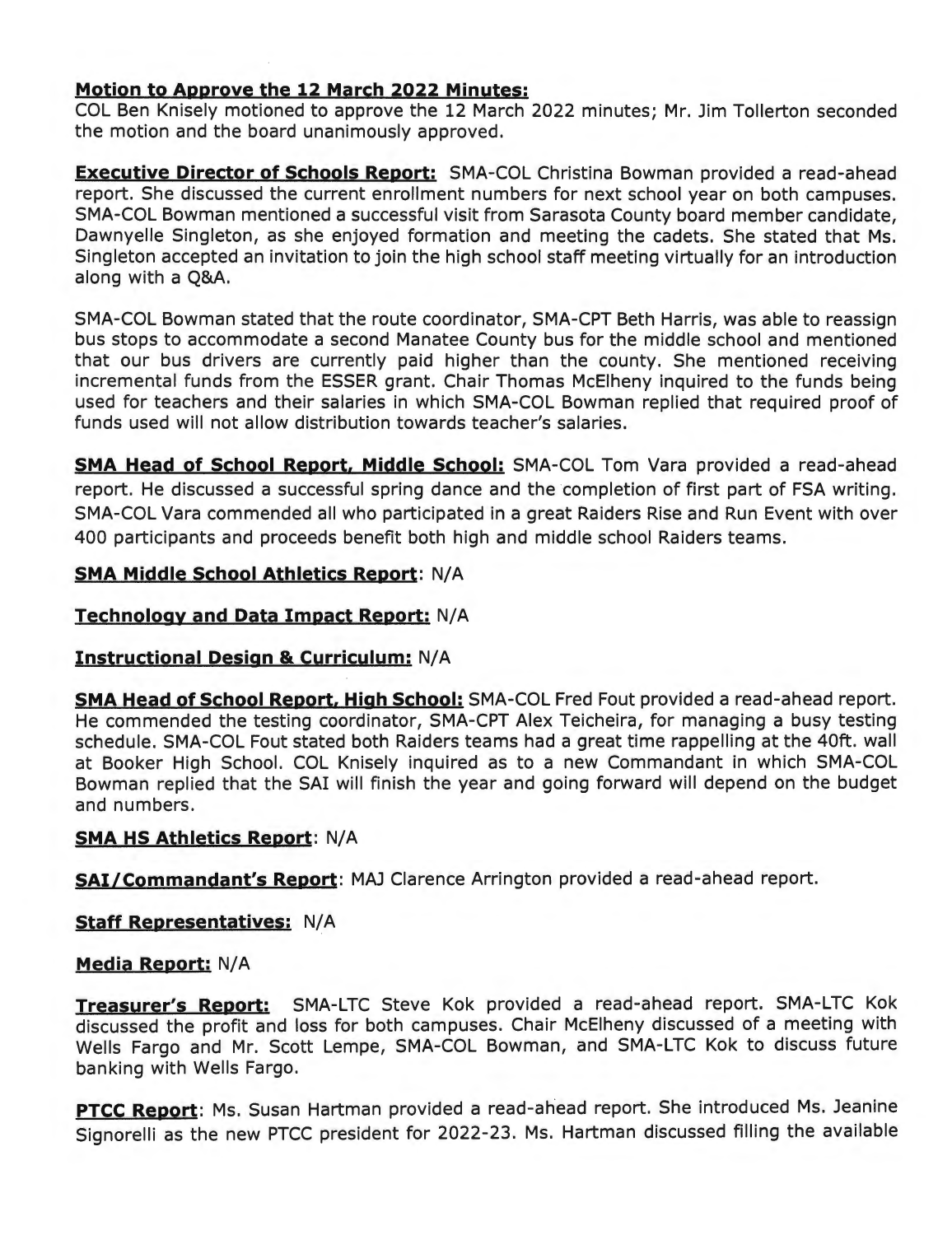board positions as well as awarding twenty-two (22) grants for the year thus far. She provided the upcoming events on both campuses and will present a year-end info graph at the next board meeting. Ms. Hartman provided a list of recommendations to include the increase of volunteer participation and registration and to record volunteer hours. Chair McElheny complimented and thanked Ms. Hartman for her tremendous effort and volunteer and inquired as to what the board can further do in which Ms. Hartman replied that having board members on campus and events means a lot to cadets and staff.

**Foundation:** Mr. Rafael Robles provided a read-ahead report. He discussed the financials including total donations and expenses thus far. Mr. Robles stated he rekindled a relationship with a past donor who extended two scholarships for two cadets who have committed to attending Florida State University. Mr. Tollerton inquired as to the status of the New College of Florida partnership in which SMA-COL Bowman replied that the technology department is currently working with New College. Mr. Tollerton inquired as to presenting a list of seniors and the schools they are attending at the next board meeting.

Mr. Robles discussed upcoming events with an alumni reunion for the classes of 2011 and 2012 on 22 April and the Giving Challenge at noon on 26 April thru noon on 27 April. He stated that emails with more information would go out to discuss the instructions for the peer-to-peer campaign. Mr. Robles stated that the goal is 35K unmatched and has a donor who will also match the match at the first lOK.

Mr. Robles discussed the 20<sup>th</sup> Anniversary Gala on 25 March 2023 with a venue to be determined. He stated he is currently looking for co-chairs of the committee who has community connections. Ms. Signorelli stated she could pass the contact information of someone she knows at the Sarasota Art Museum. Mr. Robles presented a copy of the SRQ Magazine brand story consisting of a 4-page spread and the video compiled by SRQ Media should be complete by graduation. Chair McElheny commended Mr. Robles for assisting in the recreation of SMA's image in Sarasota.

# **Marketing and Communications Report: N/A**

**Long-Range Planning Committee Reports:** Mr. Tollerton stated that resources within the SMA Administration and the PTCC has assisted in creating the committee. He stated that land sites the school board may have available will be presented at the next board meeting. Chair McElheny stated that land acquired by the county could be released to a charter school by lease or own.

**Chair:** Chair McElheny recommended Mr. Scott Lempe as the new Vice Chair.

# **Ms. Linda Long motioned to approve Mr. Scott Lempe as the new Vice Chair; COL Knisely seconded the motion and the board unanimously approved.**

Chair McElheny recommended every meeting start with SMA's vision, mission statement and reviews of fiscal health, FTE stabilization and expansion, vision statement of what we are going to be at the school, and increase school grade. He inquired to the board as to what they would like to see as a high school and middle school as part of the strategic vision.

### **CEO Evaluation:** N/A